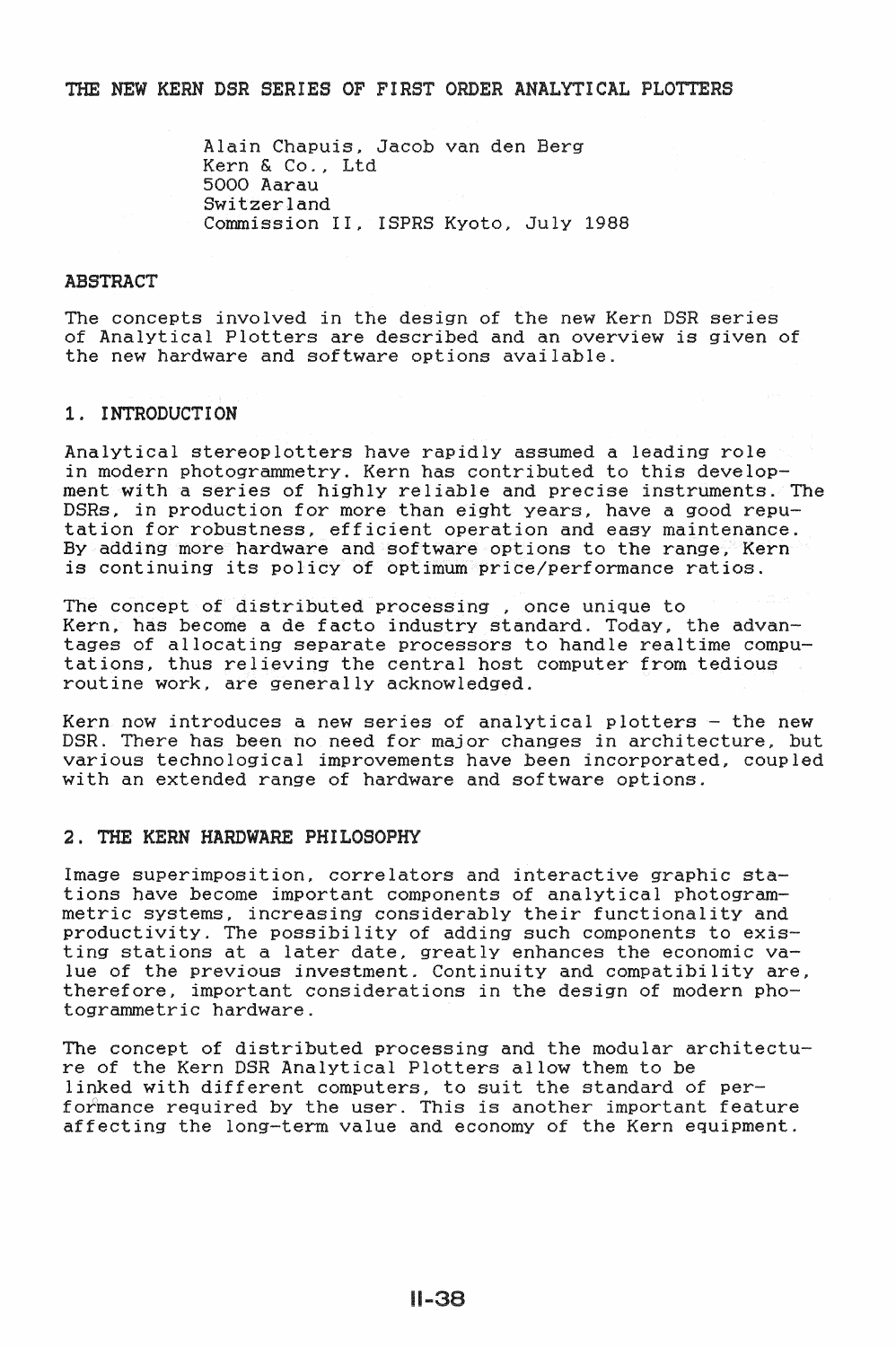# Additional options

# Graphic Hardcopy Output



# Fig.l The concept of Kern Photogrammetric Hardware

11-39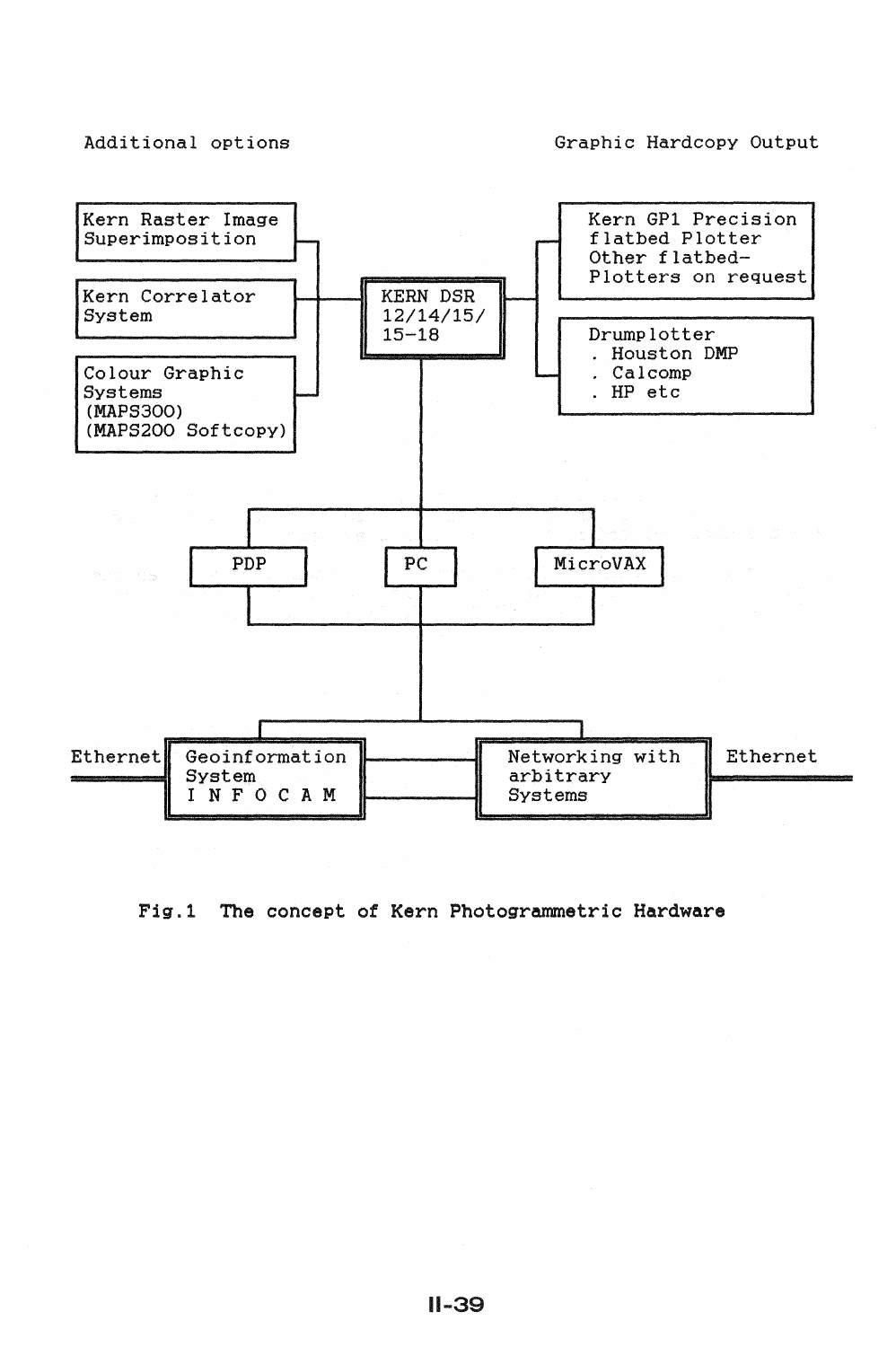# 3. THE KERN SOFTWARE PHILOSOPHY

For both user and manufacturer, Kern photogrammetric software represents an investment which may be built upon. The user invests presents an investment which may be built upon. The user invests<br>not only in purchasing it, but equally in learning how to use it. This expenditure and experience should not be lost when adding to or upgrading the system. Not only must the software be as machine independent as possible, thus easy to transport and maintain as far as the manufacturer is concerned, but it must also be user friendly, with logical operational sequences, and easy to modify and add to from the customer's point of view. Effective tools are even provided allowing him to develop his own software.

The programming language PASCAL facilitates transparency and documentation of the programs, and it allows easy transportation to different operating systems. Standard PASCAL-compilers being available, the transportation of Kern software from the original DEC PDP and Micro 11 host computers to IBM-AT compatible PCs running under MS-DOS, or to the DEC MicroVAX running under VAX/VMS, has just involved simple compiling.

Similar to the hardware design, continuity, compatibility and modularity of the software are deciding factors for the productivity and economy of modern photogrammetric systems.

The concepts implemented in the Kern DSR software, as well as the various routines, libraries and options available, are described in the paper: "KERN PHOTOGRAMMETRIC SOFTWARE", by Luis Cogan and Dorothy Hunter (ISPRS Kyoto, July 1988).

# 4. NEW APPLICATIONS FOR ANALOGUE STEREOPLOTTERS

Worldwide, there still are some 10'000 analogue stereoplotters in daily use. Provided they are equipped with XYZ-encoders, these instruments are perfectly suited for up-to-date digital mapping. The well-proved Kern Digital Data Compilation System MAPS 200 has long been available for the Kern DSR analytical plotters, or for any analogue stereoplotters supported by computers of the DEC PDP or MicroVAX series. Since many photogrammetric organisations are using Personal Computers IBM-AT or compatibles, Kern now offers an alternative version of this software, for Personal Computers running under PC-DOS/MS-DOS. called 11MAPS 200-PC-ANALOGUE''.

For graphical PC-supported mapping, the Kern PG2 - or any other analogue stereoplotter  $-$  can be connected to automatic drawingtables like the Kern GP1 or to a drum-plotter.

# 5. THE NEW DSR SERIES AND ITS CHARACTERISTICS

Pursuing its policy of versatility and optimum price/performanceratios, Kern is presenting a new series of DSR Analytical Stereoplotters, supported by different host computers. According to the requirements of the options installed - suiting the actual needs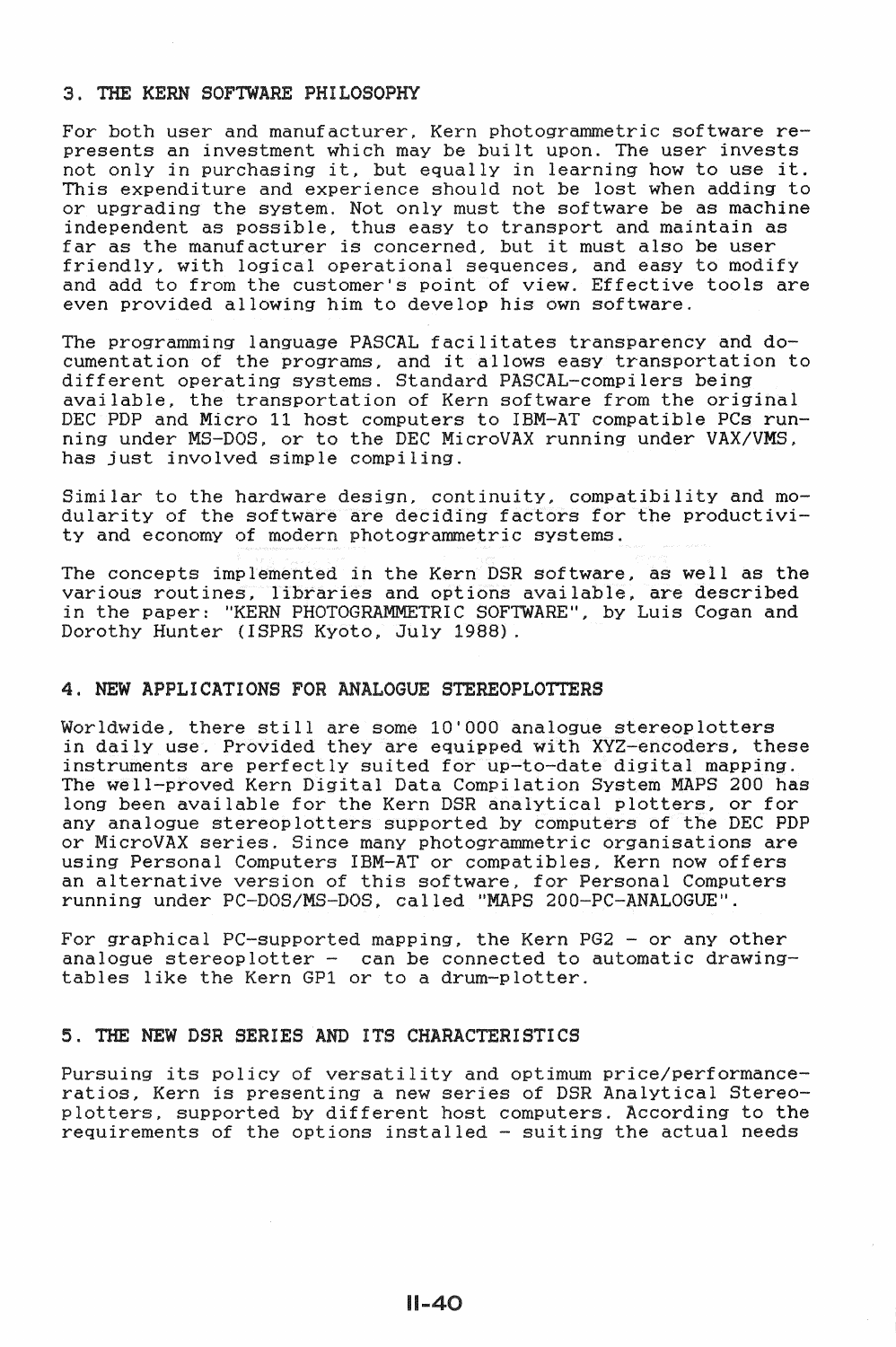of the customer - such as image superimposition, correlators or interactive graphic stations, low-priced personal. computers or powerful micro-computers are available. The successful system-architecture with distributed processing, fixed optics etc., remains the same for all versions. Should at any time the need arise for additional options and a more powerful computer, neither installation nor operation of the expanded system will be difficult. The operator uses the application software in exactly the same manner, whether the DSR is running with a PDP, a MicroVAX or a PC.

The main difference between the new models DSR-12, DSR-14 and DSR-15 is in the host computer and, consequently, in their capacity. On the DSR-15, all Hardware and Software options are available.

#### - THE KERN DSR-12

The DSR-12 uses DEC PDP equipment for computer support, with RT-11 single-user or TSX multi-user operating systems. Kern has been working with these popular and reliable computers for more than ten years; their operating systems provide ideal environments for the DSR software.

# - THE **KERN DSR-14**

The DSR-14 works with Personal Computers as hosts. Since PCs are used in many photogrammetric organisations, it seems natural that they should be supporting analytical plotters too. Therefore, Kern now offers the new DSR-14 with either IBM-AT compatible or 80386-based PCs. Owing to PASCAL, transportation of the software from DEC PDP to PC has been easy, and the programs are running well in the familiar environment of PC-DOS/MS-DOS.

#### - THE KERN DSR-15

The host computer of the DSR-15 is a DEC MicroVAX or VAXstation. These excellent super-microcomputers and graphics workstations are perfectly suited to support one or more DSR-15s. Again, it has been easy to transport the DSR-software, using available PASCAL compilers.

Larger organisations may want to build up comprehensive networks, which can be extended to include photogrammetric workstations, editors, plotters, geoinformation systems, etc. This can be achieved efficiently by implementing DEC ETHERNET.

#### - THE KERN DSR 15-18

The DSR 15-18 is a DSR-15 equipped with larger plate-carriers for the format 25 x 50 em used for LFC images. This special version, useful in applications for geological exploration, forest inventories etc., is only available with a MicroVAX hostcomputer.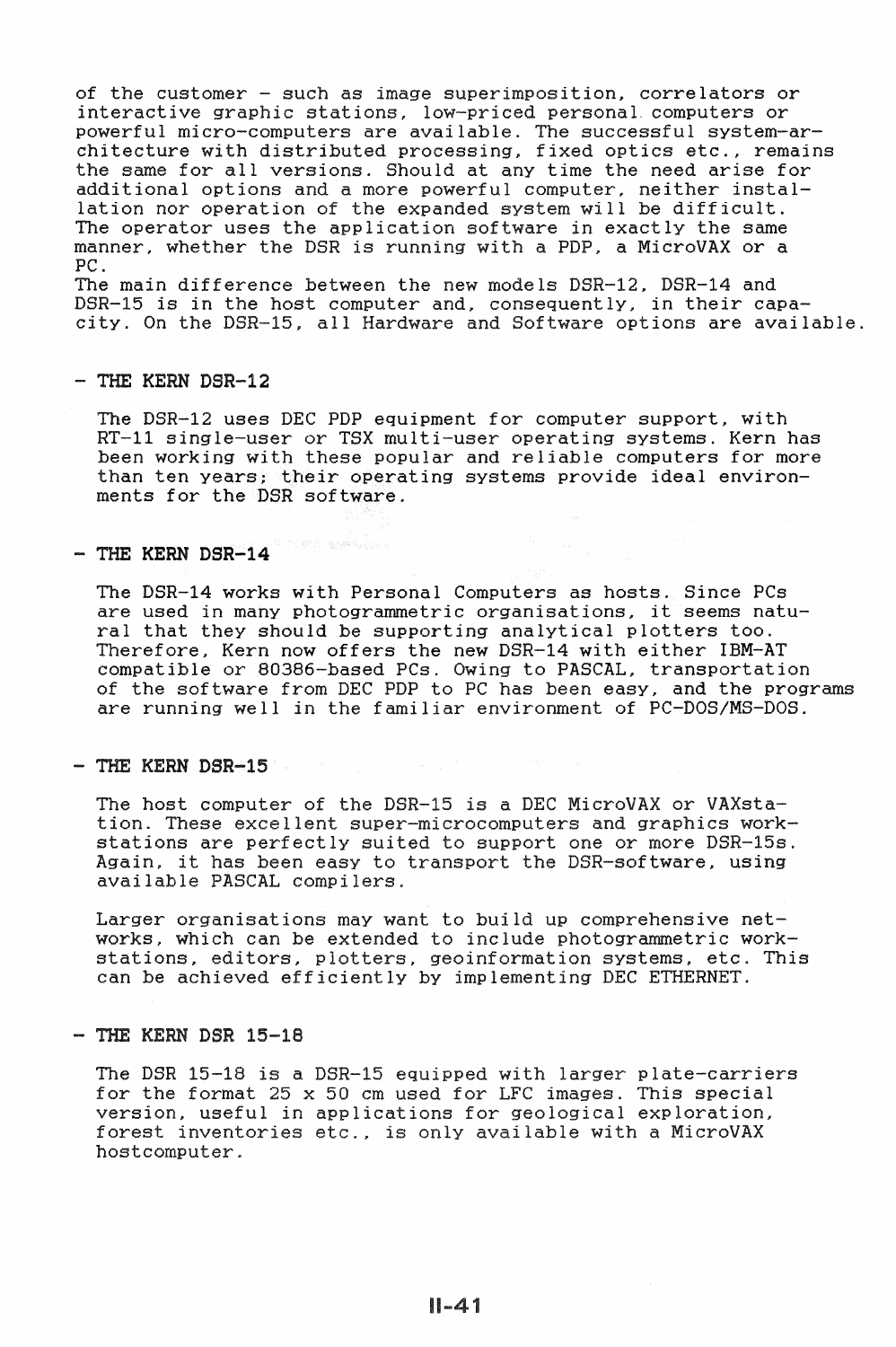# 6. NEW HARDWARE FEATURES

Apart from the wide range of host computers to choose from, the new DSR family incorporates many hardware features designed to make the instruments still more operator-friendly and effective to use.

# - REDESIGNED STYLING

The new DSRs not only are aesthetically pleasing, but they fit perfectly into the modern ranges of integrated, modular office furniture.



Fig.2 DSR-15 with MicroVAX and Softcopy GPX-Station

# - IMPROVED OPTICS

The fixed optical system of the DSR has been significantly improved. A new type of glass ensures a still brighter image and chromatic aberation has been virtually eliminated. Zooming, with magnifications from 4.5 to 18x, can be applied separately in the **two** optical trains, permitting images of different scales to be viewed more comfortably. The fatigue free optics further enhances the operator's work environment.

Housings built around the optics reduce the entry of dust to a minimum. As an option, an innovative optical switch may be fitted, permitting binocular viewing of either image in addition to stereoscopic or orthoscopic viewing of the pair (i.e. LR/RL as well as LL/RR).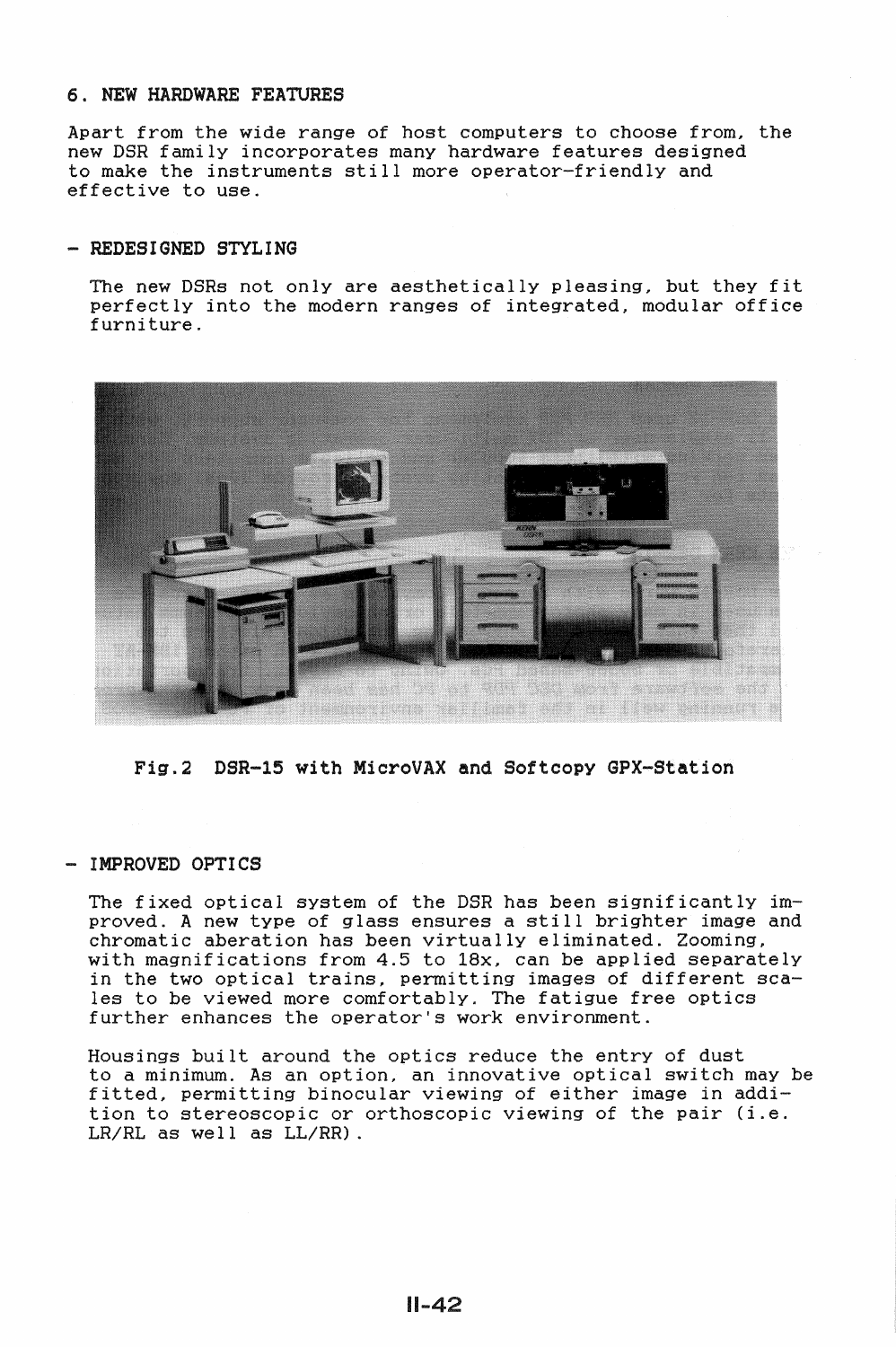# - DO12 INSTRUCTION OCULAR

The new instruction ocular, particularly suitable for instruction and interpretation purposes, can be fitted as an option to all DSR-models.

#### - NEW OPERATOR PANEL

A touch-sensitive operator panel has been added to facilitate fast, error-free and ergonomic selection of feature codes, etc.

# 7. NEW HARDWARE AND SOFTWARE OPTIONS

In addition to various basic hardware configurations, including the choice of the host computer, and a wide range of application software, the customer may order major options which can considerably enhance the efficiency of his DSR system.

# - KRISS (Kern Raster Image Superimposition System)

KRISS is an optional peripheral to the DSR-15. providing graphic overlays in real time motion through the viewing system was of the instrument. It is a versatile tool to perform revisioning tasks of all kinds (e.g. cadastral surveys, forest inventories etc.) and for completeness checking at the data collection stage. Graphic images of very high geometric quality even permit stereo-superimposition.

System integration has been accomplished by expanding the distributed processing architecture, whereby the DSR-15 and KRISS are intelligent slave devices of the MicroVAX, performing the real time processing required in their respective environments. KRISS is available in four configurations: stereoscopic or monoscopic viewing with either 25 or 50 micron resolution, depending on the memory-size selected. The modular design of both hardware and software makes installation and/or upgrading easy and the implementation with other application software packages, such as MAPS200 or DTMCOL, very efficient.

A detailed description of the KRISS hardware and software concept may be found in the paper: "KRISS Kern Raster Image Superimposition System" by L. Cogan, D. Harbour and C. Peny (ISPRS Kyoto, July 1988) .

## - THE KERN CORRELATOR SYSTEM

Many repetitive, monotonous and tiresome photogrammetric tasks lend themselves to partial or even full automation. The Kern Correlator combines digital image processing techniques using standard hardware components (two CCD cameras, optics, a moni-<br>tor, an image processing board and a set of transputers for faster computation) with the outstanding potential of the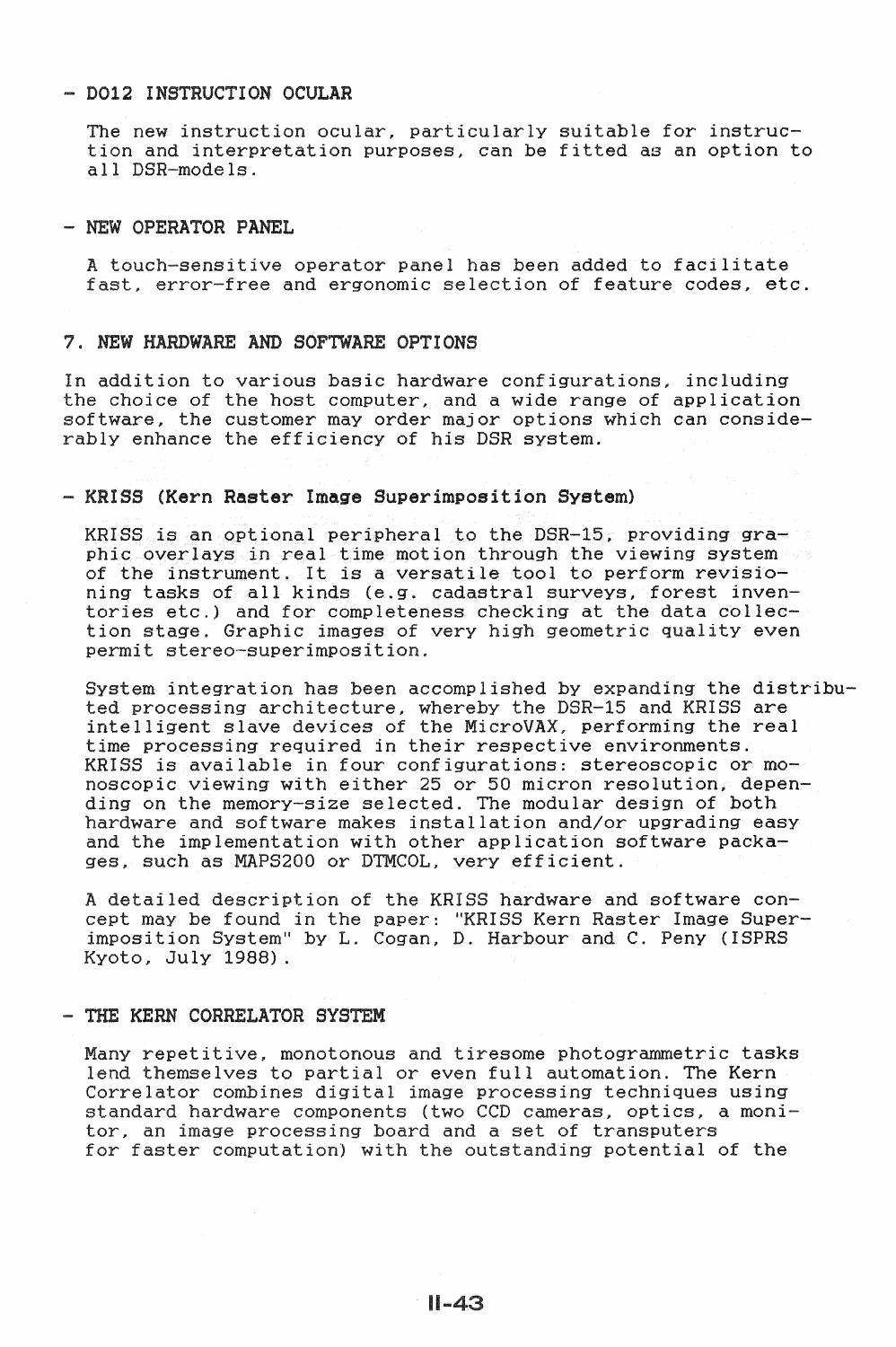DSR-15. The modular software is fully compatible with the Kern standard photogrammetric software. It takes over the orientation of the model, allows the automatic measurement of digital terrain models and the generation of orthophotos, and can even be used as a digital scanner. Thus, the versatility and economy of the DSR-15 are further enhanced.

More details on the Kern Correlator System, which marks another important step in digital photogrammetry, are described in the paper: "TOWARDS THE DIGITAL FUTURE", by Stefan Lutz (!SPRS Kyoto, July 1988).

# - KERN DOTXS

This profiling program package allows the user to enter alignment specifications, such as tangents, circular arcs and transition spirals, to measure cross-sections by automatic profiling, to merge data for archiving and to plot the profiles on an XY graphic plotter. The horizontal alignment of the centreline may be defined by keying-in parameters for each segment, by keying-in the data for each point of intersection, or by direct digitizing. In order to cope with terrain breaks, drainage and other topographical features which might be missed by even stationing intervals, special stations and skew sections may be defined during measurement. This package, which can be combined with PLOTR for the off-line plotting of MAPS-200 files and SCOPE or other terrain modelling packages, is available for all DSR models.

## - KERN SPOT

The world-wide, urgent need for reliable topographic and thematic maps at scales of 1:50000 and smaller calls for ever more efficient and economic mapping solutions. Today, smallscale maps are increasingly produced by satellite photogrammetry, a recent technological development. In particular the French satellite "SPOT", launched in February 1986, transmits panchromatic and multispectral imagery of very high resolution (7.5, 10 or 20 metres, depending on the level of processing), which can efficiently be used for this purpose. The coverage of a single image is about 60km x 60km.

The software package "KERN SPOT", developed in collaboration with the University College London, permits stereo-restitution of satellite imagery in the DSR-12 and DSR-15 analytical plotters. The only hardware modification required is the simple exchange of the standard PDP-11/23 CPU in the plate-processor for such as the more powerful PDP-11/73. After the orientation of the satellite model, standard Kern photogrammetric software, like MAPS-200 or DTMCOL, can be used for stereo-plotting.